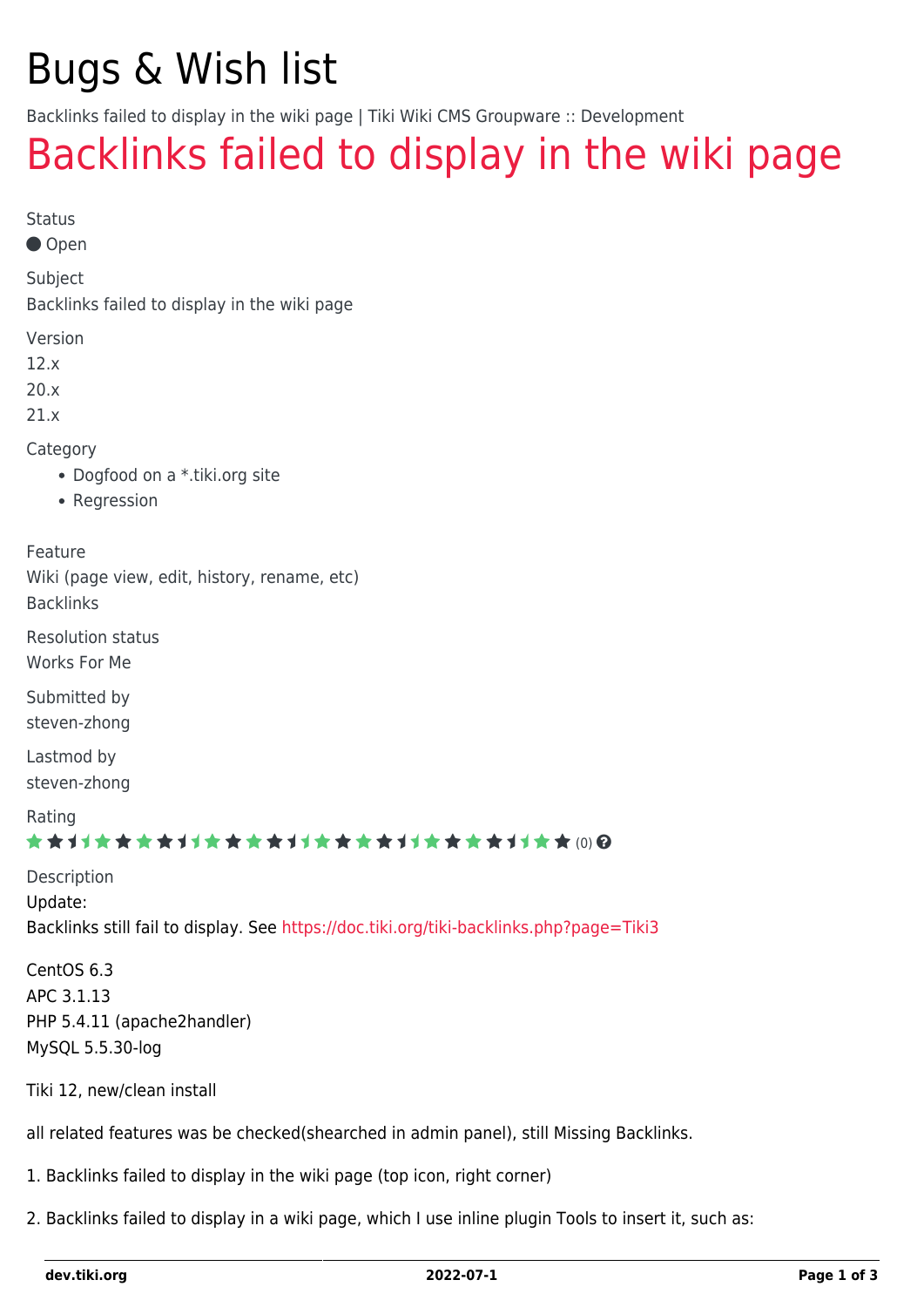```
http://giprs.org/wiki (English & Chinese pages)
```
[http://giprs.org/wiki/Project\(external](http://giprs.org/wiki/Project(external) link)

[http://giprs.org/wiki/Issue\(external](http://giprs.org/wiki/Issue(external) link)

Solution

Seems to work ok here [How to release](https://dev.tiki.org/How-to-release) for instance, can you set up a show demo of it please? Or maybe it's just fixed itself?

Importance

5

Easy to solve?

5

Priority

25

Demonstrate Bug (Tiki 19+)

Please demonstrate your bug on show2.tikiwiki.org

Version: trunk ▼ [Create show2.tikiwiki.org instance](#page--1-0)

Ticket ID 5130

Created Wednesday 05 February, 2014 14:22:22 GMT-0000 by steven-zhong

LastModif Monday 24 February, 2020 17:23:34 GMT-0000

### Comments



I had the same problem on 18.x. Be sure to go through all of the many settings on the Admin Wiki page, cf

[https://tiki.org/forumthread73477-Backlinks-won-t-show?topics\\_offset=14](https://tiki.org/forumthread73477-Backlinks-won-t-show?topics_offset=14) Unfortunately I did not name the one that solved the problem for me, but it was definitely there.

## Attachments

| filename                     | created | hits | comment | version | filetype |  |
|------------------------------|---------|------|---------|---------|----------|--|
| No attachments for this item |         |      |         |         |          |  |